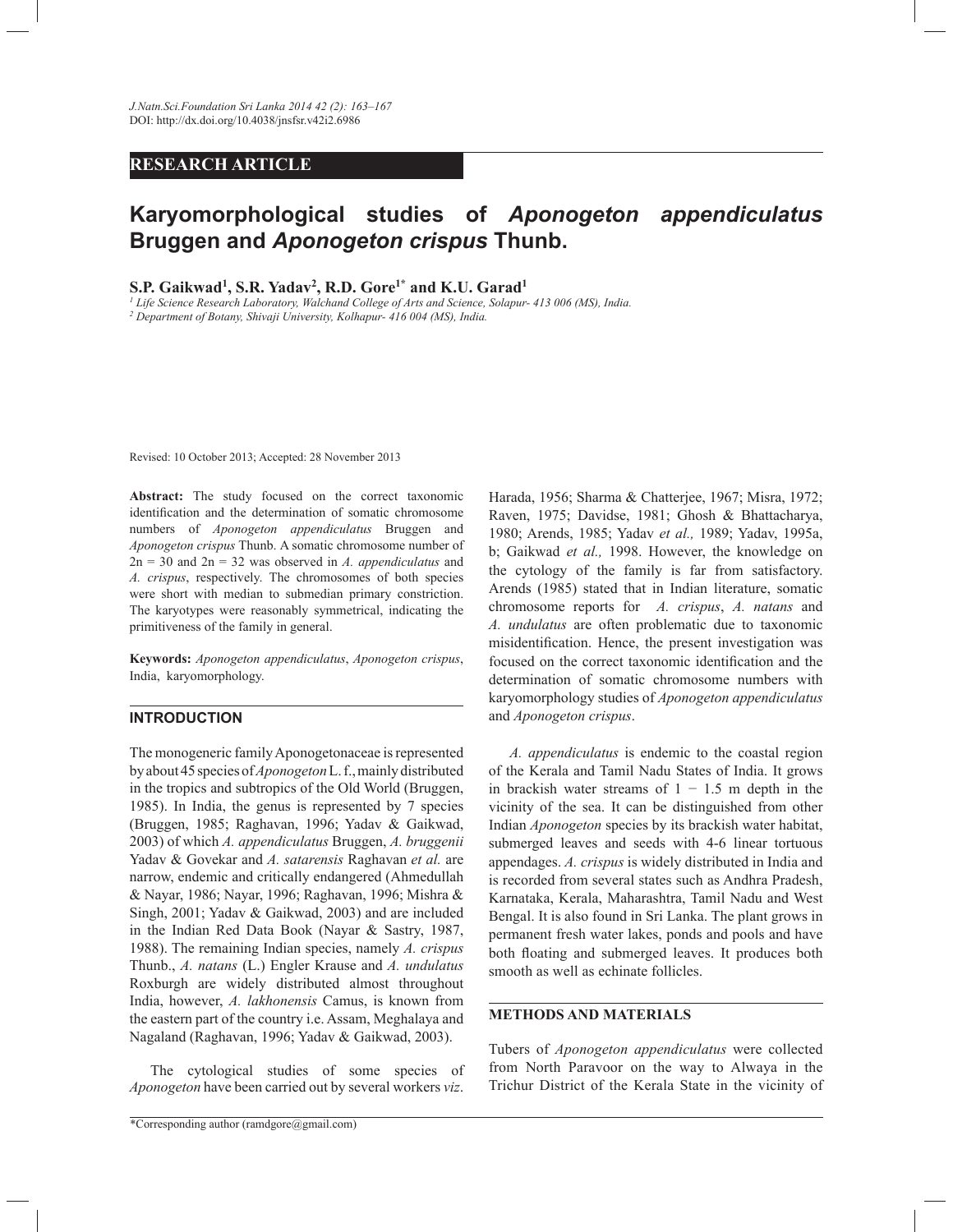the sea, and that of *Aponogeton crispus* from near Banglore in the Karnataka State. The tubers were transplanted in plastic tubs and cement tanks in the Botanical Garden.

 For karyotypic studies, healthy root tips were used after pretreatment with p-dichlorobenzene for  $3 - 4$  h at 12 °C  $(\pm 1)$ . The slides were prepared by the usual smear technique suggested by Burrell (1939). Propionic orcein (2 %) was used as the stain. The measurement of chromosomes was made from photos of 20 different somatic plates. Chromosome classification was done following the nomenclature of chromosomes proposed by Levan *et al.* (1964). The total form percentage (TF %) was calculated by using the formulae given by Huziwara (1962). The symmetry index (SI) was calculated by using the formulae given by Pritchard (1967).

All photomicrographs were taken from temporary preparations using MEAK's system of Janaval Carl Zeiss microscope.

# **RESULTS**

# *Aponogeton appendiculatus* **H. Bruggen. Blumea 16: 265, f. 5. 1968.**

A somatic chromosome number of  $2n = 30$  was observed in the species (Figure 1a) and in general, the chromosomes were short  $(1.91 - 4.53 \mu m)$ . The chromosome length ranged between 1.91 − 4.53 µm with a mean length of 2.96  $\mu$ m and an absolute length of 44.46 µm (Table 2). TF % was 37.11 µm and the symmetrical index was 59.01. The idiogram of the species is represented in Figure 2.

**Table 1:** Somatic chromosome number reported for Indian *Aponogeton* species

| Serial<br>no.  | Name of the species | Chromosome<br>number $(2n)$ | Author and year of publication                                           |
|----------------|---------------------|-----------------------------|--------------------------------------------------------------------------|
| 1              | A. appendiculatus   | 30                          | Gaikwad et al., 1998                                                     |
| 2              | A. bruggenii        | 56                          | Yadav, 1995a                                                             |
| 3              | A. crispus          | 32                          | Arends, 1985<br>Gaikwad et al., 1998                                     |
| $\overline{4}$ | A. natans           | 80                          | Arends, 1985<br>Yadav & Gaikwad, 2003                                    |
| 5              | A. satarensis       | 26                          | Yadav et al., 1989                                                       |
| 6              | A. undulatus        | 70<br>74                    | Arends, 1985; Gaikwad et al., 1998<br>Arends, 1985; Gaikwad et al., 1998 |



**Figure 1:** a. *Aponogeton appendiculatus* (2n = 30); b. *Aponogeton crispus* (2n = 30)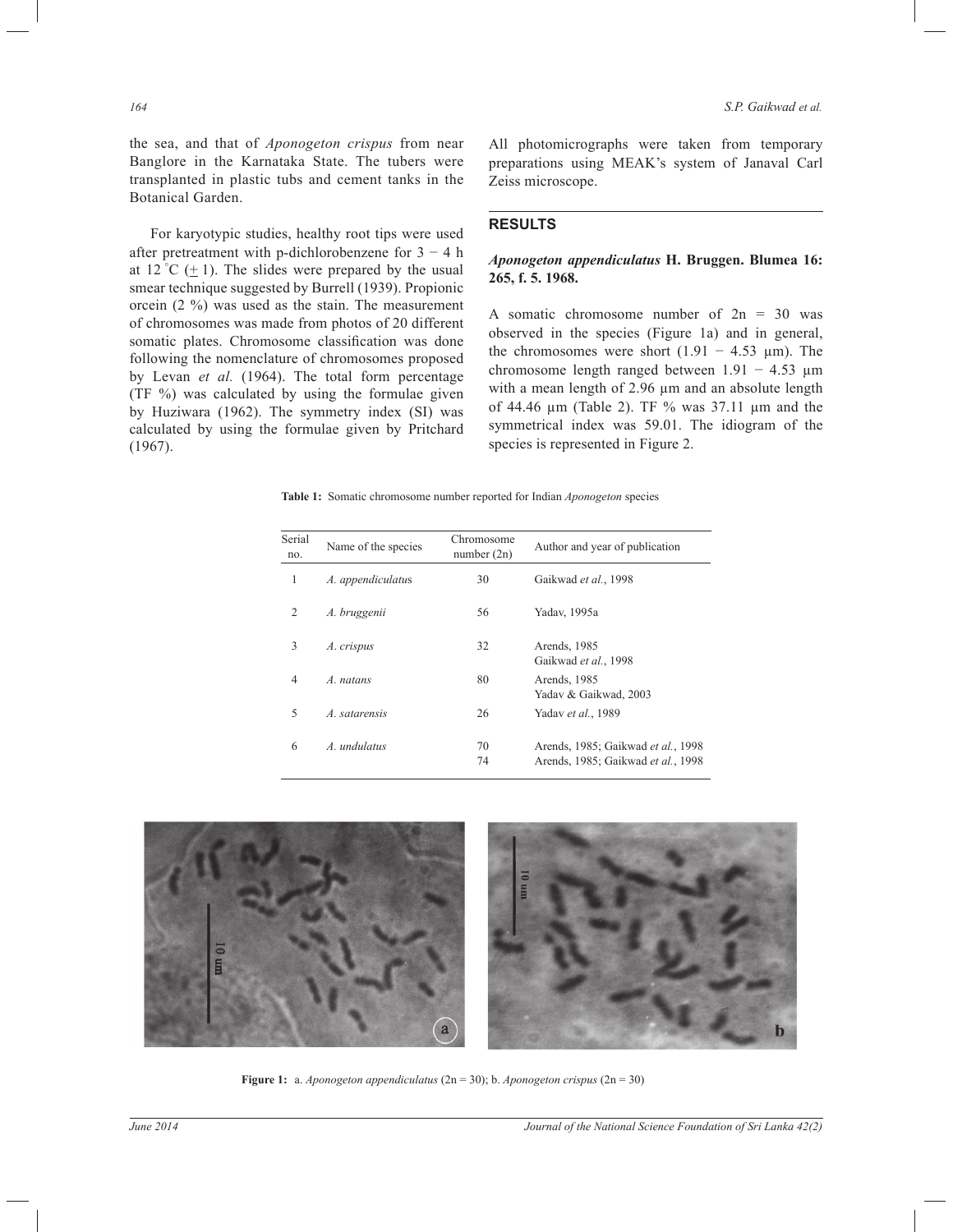*Karyomorphological studies of two species of Aponogeton L. f. 165*

| Number of<br>chromosome<br>pairs | Length of chromosomes in $\mu$ m |                 |                  | Difference between<br>long arm and<br>short arm in $\mu$ m<br>$D = L - S$ | Ratio between<br>long arm and<br>short arm in $\mu$ m<br>$R = L/S$ |
|----------------------------------|----------------------------------|-----------------|------------------|---------------------------------------------------------------------------|--------------------------------------------------------------------|
|                                  | Short arm<br>(S)                 | Long arm<br>(L) | Total<br>$(S+L)$ |                                                                           |                                                                    |
| 1                                | $1.69 \pm 0.50$                  | $2.84 \pm 0.51$ | $4.53 \pm 0.46$  | 1.15                                                                      | 1.68                                                               |
| $\overline{2}$                   | $1.08 \pm 0.16$                  | $2.72 \pm 0.34$ | $3.80 \pm 0.40$  | 1.64                                                                      | 2.51                                                               |
| 3                                | $1.67 \pm 0.22$                  | $2.14 \pm 0.22$ | $3.81 \pm 0.37$  | 0.47                                                                      | 1.28                                                               |
| 4                                | $1.38 \pm 0.32$                  | $2.09 \pm 0.31$ | $3.47 \pm 0.22$  | 0.71                                                                      | 1.51                                                               |
| 5                                | $0.97 \pm 0.14$                  | $2.39 \pm 0.35$ | $3.36 \pm 0.27$  | 1.42                                                                      | 2.46                                                               |
| 6                                | $0.96 \pm 0.13$                  | $2.08 \pm 0.27$ | $3.04 \pm 0.22$  | 1.12                                                                      | 2.08                                                               |
| 7                                | $1.29 \pm 0.16$                  | $1.76 \pm 0.15$ | $3.05 \pm 0.52$  | 0.47                                                                      | 1.36                                                               |
| 8                                | $0.96 \pm 0.20$                  | $1.91 \pm 0.16$ | $2.87 \pm 0.27$  | 0.95                                                                      | 1.98                                                               |
| 9                                | $1.02 \pm 0.12$                  | $1.74 \pm 0.25$ | $2.76 \pm 0.27$  | 0.72                                                                      | 1.70                                                               |
| 10                               | $0.91 \pm 0.09$                  | $1.71 \pm 0.27$ | $2.62 \pm 0.23$  | 0.8                                                                       | 0.87                                                               |
| 11                               | $1.04 \pm 0.12$                  | $1.55 \pm 0.22$ | $2.59 \pm 0.24$  | 0.51                                                                      | 1.49                                                               |
| 12                               | $0.91 \pm 0.13$                  | $1.45 \pm 0.22$ | $2.36 \pm 0.19$  | 0.54                                                                      | 1.59                                                               |
| 13                               | $0.89 \pm 0.07$                  | $1.29 \pm 0.14$ | $2.18 \pm 20.0$  | 0.54                                                                      | 1.44                                                               |
| 14                               | $0.86 \pm 0.07$                  | $1.25 \pm 0.25$ | $2.11 \pm 0.19$  | 0.39                                                                      | 1.45                                                               |
| 15                               | $0.87 \pm 0.06$                  | $1.04 \pm 0.15$ | $1.91 \pm 0.18$  | 0.17                                                                      | 1.19                                                               |

**Table 2.** Values of chromosome pairs of *A. appendiculatus* Bruggen

**Table 3.** Values of chromosome pairs of *A. crispus* Thunb.

| Number of<br>chromosome<br>pairs | Length of chromosomes in $\mu$ m |                 |                    | Difference between<br>long arm and<br>short arm in um<br>$D = L - S$ | Ratio between<br>long arm and<br>short arm in $\mu$ m<br>$R = L/S$ |
|----------------------------------|----------------------------------|-----------------|--------------------|----------------------------------------------------------------------|--------------------------------------------------------------------|
|                                  | Short arm<br>(S)                 | Long arm<br>(L) | Total<br>$(S + L)$ |                                                                      |                                                                    |
| 1                                | $1.32 \pm 0.39$                  | $2.84 \pm 0.25$ | $4.16 \pm 0.49$    | 1.52                                                                 | 2.15                                                               |
| $\overline{2}$                   | $1.05 \pm 0.19$                  | $2.59 \pm 0.24$ | $3.64 \pm 0.23$    | 1.54                                                                 | 2.46                                                               |
| 3                                | $1.38 \pm 0.40$                  | $2.07 \pm 0.17$ | $3.45 \pm 0.39$    | 0.69                                                                 | 1.5                                                                |
| 4                                | $0.92 \pm 0.08$                  | $2.33 \pm 0.30$ | $3.25 \pm 0.31$    | 1.41                                                                 | 2.53                                                               |
| 5                                | $1.03 \pm 0.18$                  | $2.01 \pm 0.26$ | $3.04 \pm 0.26$    | 0.98                                                                 | 1.95                                                               |
| 6                                | $0.87 \pm 0.09$                  | $2.0 \pm 0.26$  | $2.87 \pm 0.25$    | 1.13                                                                 | 2.29                                                               |
| $\tau$                           | $1.15 \pm 0.28$                  | $1.71 \pm 0.15$ | $2.86 \pm 0.33$    | 0.56                                                                 | 1.48                                                               |
| 8                                | $1.01 \pm 0.11$                  | $1.71 \pm 0.23$ | $2.72 \pm 0.26$    | 0.7                                                                  | 1.69                                                               |
| 9                                | $0.94 \pm 0.09$                  | $1.67 \pm 0.19$ | $2.61 \pm 0.22$    | 0.73                                                                 | 1.77                                                               |
| 10                               | $0.94 \pm 0.14$                  | $1.60 \pm 0.22$ | $2.54 \pm 0.26$    | 0.41                                                                 | 1.70                                                               |
| 11                               | $1.00 \pm 0.08$                  | $1.41 \pm 0.29$ | $2.41 \pm 0.26$    | 0.41                                                                 | 1.41                                                               |
| 12                               | $0.93 \pm 0.14$                  | $1.33 \pm 0.16$ | $2.26 \pm 0.25$    | 0.4                                                                  | 1.43                                                               |
| 13                               | $0.92 \pm 0.06$                  | $1.16 \pm 0.16$ | $2.08 \pm 0.36$    | 0.24                                                                 | 1.26                                                               |
| 14                               | $0.80 \pm 0.10$                  | $1.15 \pm 0.14$ | $1.95 \pm 25.0$    | 0.35                                                                 | 1.43                                                               |
| 15                               | $0.87 \pm 0.8$                   | $1.08 \pm 0.11$ | $1.95 \pm 0.27$    | 0.21                                                                 | 1.24                                                               |
| 16                               | $0.64 \pm 0.17$                  | $0.97 \pm 39.0$ | $1.64 \pm 41.0$    | 0.33                                                                 | 1.51                                                               |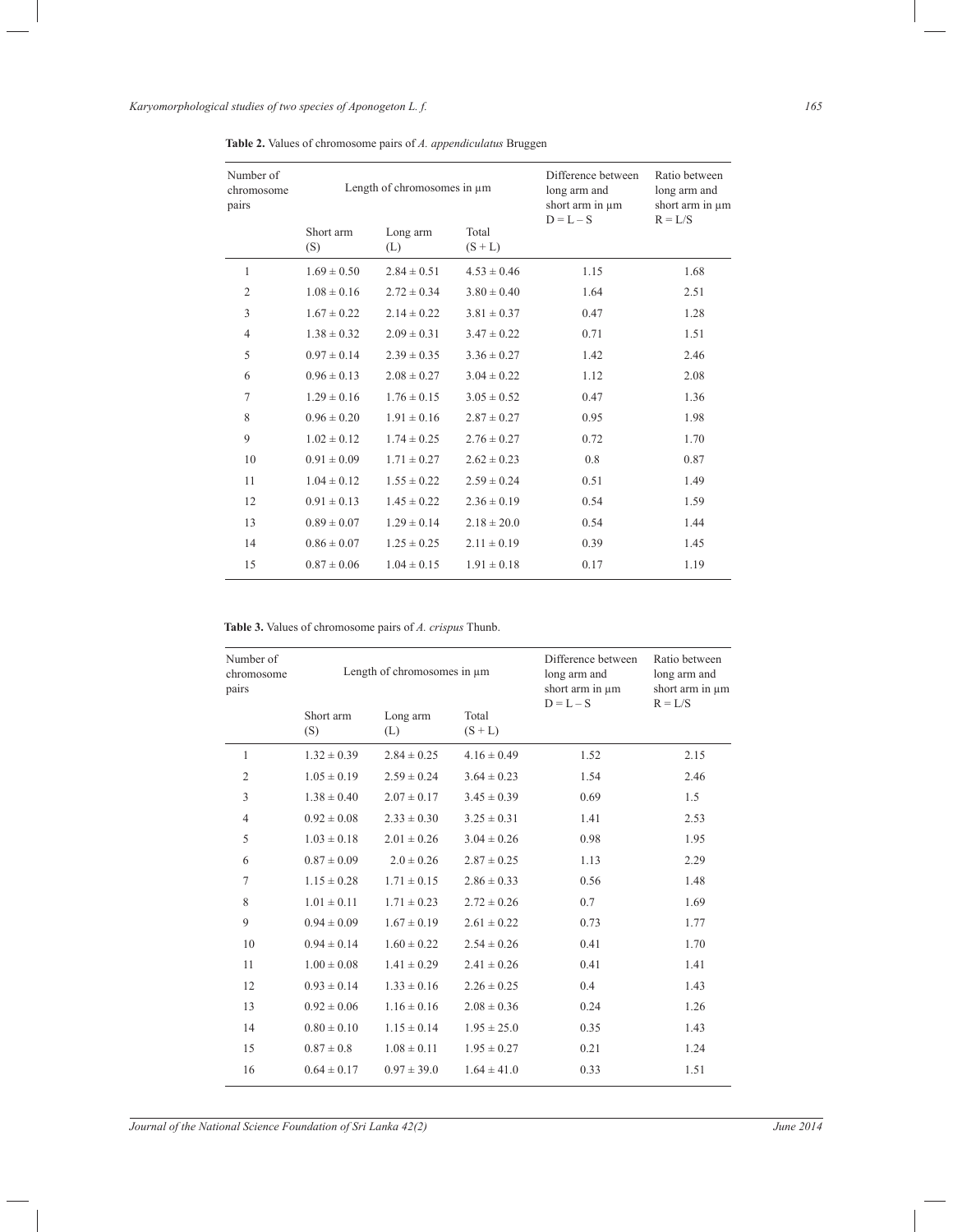

**Figure 2:** Ideogram for haploid complement of *Aponogeton appendiculatus* Bruggen



**Figure 3.** Ideogram for haploid complement of *Aponogeton crispus* Thunb.

#### Karyotype formula:

*Aponogeton appendiculatus* H. Bruggen. Blumea 16: 265, f. 5.  $1968 = 18m + 12sm$ .

# *Aponogeton crispus* **Thunb., Nov. Gen. 4: 73. 1781 ('crispum').**

A somatic chromosome number of  $2n = 32$  was observed in the species (Figure 1b). In general, the chromosomes were short. The chromosome length ranged between 1.64 − 4.16 µm with a mean length of 2.71 µm and an absolute length of 43.43 µm (Table 3). TF % was 36.31 µm and the symmetrical index was 57.05. The ideogram of the species is represented in Figure 3.

Karyotype formula:

*Aponogeton crispus* Thunb., Nov. Gen. 4: 73. 1781.  $= 16m + 16$ sm

#### **DISCUSSION**

This paper reports a somatic chromosome number of 2n = 30 for *A. appendiculatus* and 2n = 32 for *A. crispus*. Earlier records of the somatic chromosome numbers for Indian *Aponogeton* species (Table 1) showed that the species, namely *A. appendiculatus, A. crispus* and

*A. satarensis* have a low ploidy level and that they reproduce sexually; however, the species, namely *A. bruggenii*, *A. natans* and *A. undulatus* show high ploidy levels. The latter species are sexually sterile and reproduced by vegetative propagation.

Karyotypic analysis of *A*. *appendiculatus* and *A. crispus* showed a low ratio of the lengths of the longest and shortest chromosomes. The chromosomes showed a closely graded size with median region and submedian primary constrictions. The karyotype of both species was reasonably symmetrical, which is supported by the high TF % (36.31 in *A. crispus* and 37.11 in *A. appendiculatus*). A similar type of karyotype was reported for *A. satarensis*  (Yadav *et al.*, 1989). Karyotype analysis of three sexually reproducing species suggests the primitiveness of *A. satarensis* among them, which is a paleoendemic species surviving on a few plateaus of higher altitude (900 − 1100 m) in the Northern Western Ghats of India (Ahmedullah & Nayar, 1986). It is closely related to the Madagascar species *A. decaryi* Jumelle (2n = 46) and bear living witness for the theory of continental drift (Yadav, 1995b).

 Reasonable symmetrical karyotype and chromosomes with median point, median region and submedian primary constriction indicate the general primitiveness of the family Aponogetonaceae (Bruggen, 1985).